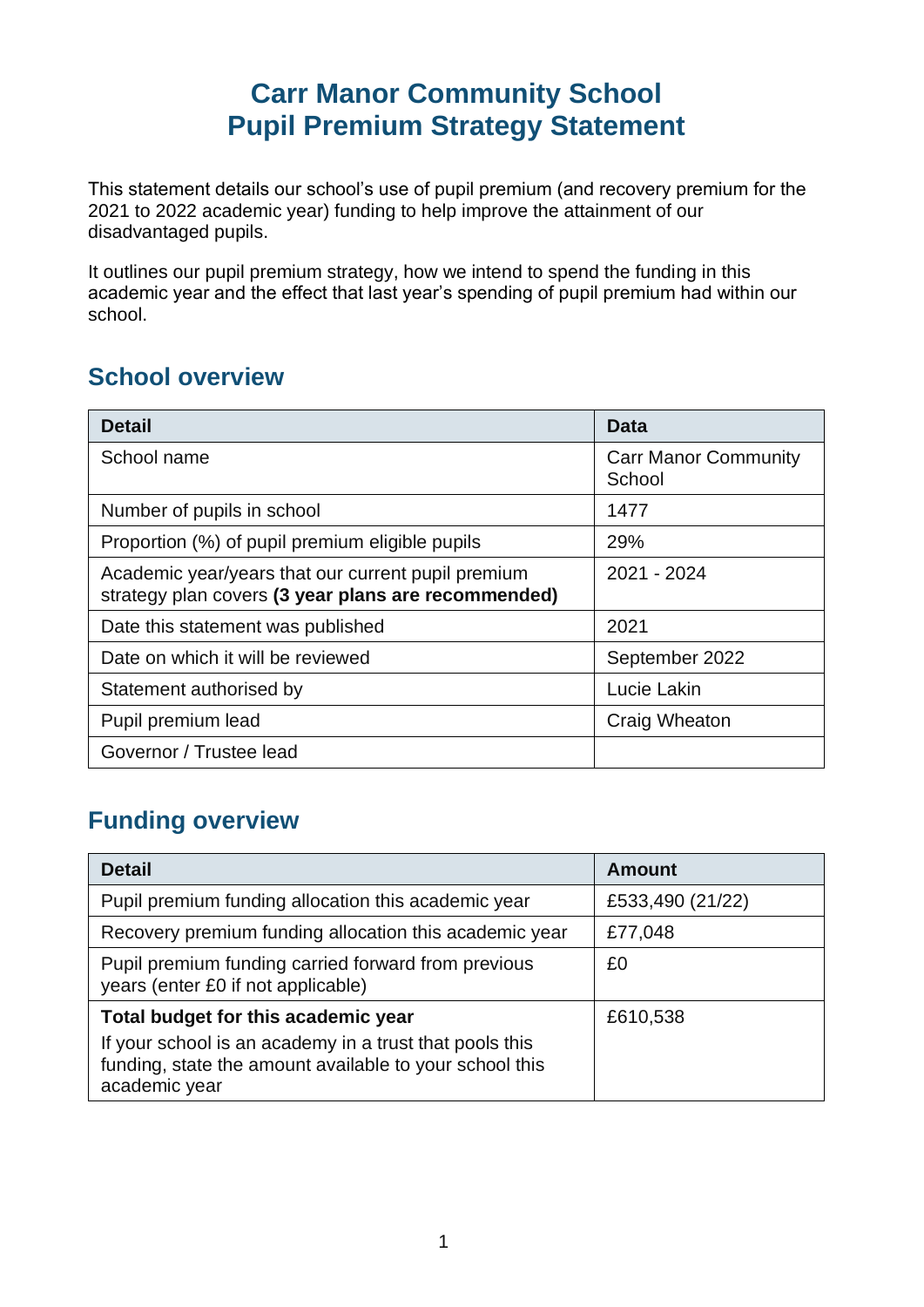# **Part A: Pupil premium strategy plan**

#### **Statement of intent**

Our aim is that all pupils, irrespective of their background or the challenges they face, make good progress and achieve high attainment across the whole curriculum, particularly in SATs and GCSE subjects.

The focus of our pupil premium strategy is to support disadvantaged pupils to achieve that goal, including progress for those who are already high attainers. We will consider the challenges faced by vulnerable pupils, such as those who have a social worker and are young carers. The activity we have outlined in this statement is also intended to support their needs, regardless of whether they are disadvantaged or not.

High-quality teaching is at the heart of our approach, with a focus on areas in which disadvantaged pupils require the most support. This is proven to have the greatest impact on closing the disadvantage attainment gap and at the same time will benefit the nondisadvantaged pupils in our school. Implicit in the intended outcomes detailed below, is the intention that non-disadvantaged pupils' attainment will be sustained and improved alongside progress for their disadvantaged peers.

We will also provide disadvantaged pupils with extra support to develop an independent lifestyle and gain social skills, whilst continuing to ensure that high quality guidance linked to character for learning and further education/destinations is available to all.

The approaches we have adopted complement each other to help pupils excel. To ensure they are effective we will:

- ensure disadvantaged pupils are challenged in the work that they're set.
- act early to intervene at the point need is identified.
- adopt a whole school approach in which all staff take responsibility for disadvantaged pupils' outcomes and raise expectations of what they can achieve.

#### **Challenges**

This details the key challenges to achievement that we have identified among our disadvantaged pupils.

| <b>Challenge</b><br>number | <b>Detail of challenge</b>                                                                                                                                                                                                                                   |
|----------------------------|--------------------------------------------------------------------------------------------------------------------------------------------------------------------------------------------------------------------------------------------------------------|
|                            | The 2020/2021 CAG Attainment 8 score was 42.67 for disadvantaged pupils<br>compared to 50.54 for non-disadvantaged. This gap is similar to the gap shown<br>in 2018/2019 and highlights the need for targeted support with these pupils.                     |
|                            | The CATS mean for our current Year 8 cohort is 94.5 for disadvantaged pupils<br>and 100.6 for non-disadvantaged pupils. This shows disadvantaged pupils<br>come in below national average and are already significantly behind non-<br>disadvantaged pupils. |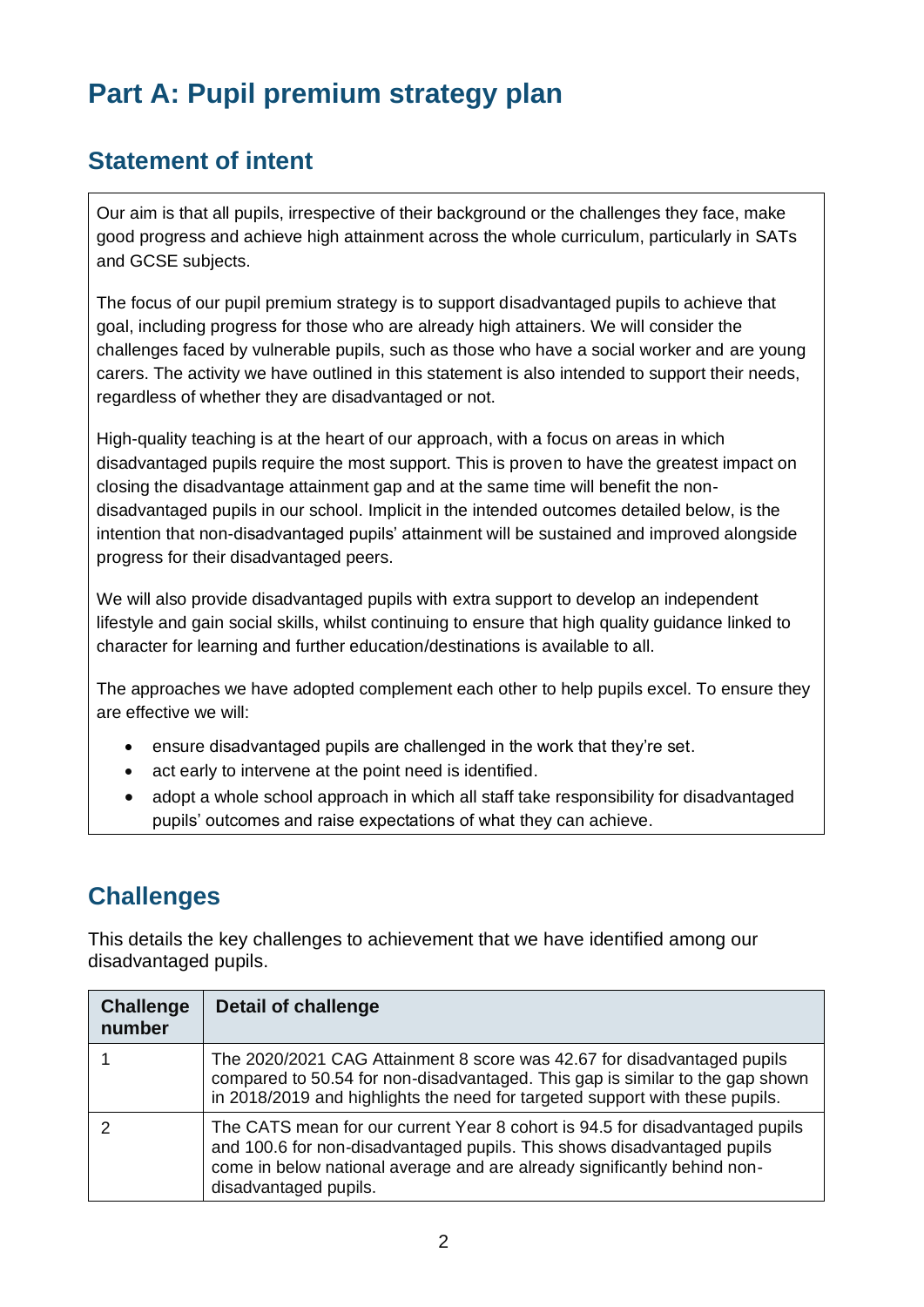| 3              | 44% of disadvantaged pupils have SEN needs compared to 56% of non-<br>disadvantaged pupils with SEN needs. These SEN pupils require extra support<br>to achieve their potential.                                                                                                                                                                                                                                                                                                                              |
|----------------|---------------------------------------------------------------------------------------------------------------------------------------------------------------------------------------------------------------------------------------------------------------------------------------------------------------------------------------------------------------------------------------------------------------------------------------------------------------------------------------------------------------|
| 4              | 37% of children at Carr Manor live in the 10% most deprived postcodes in<br>England. 44% of those are disadvantaged pupils. These pupils lack enrichment<br>opportunities and face social and economic challenges which affect their<br>attainment.                                                                                                                                                                                                                                                           |
| 5              | Our observations through coaching suggest that many disadvantaged pupils<br>have struggled with social and emotional issues since the pandemic. Issues<br>such as anxiety, depression and low self-esteem have been driven up by lost<br>learning, reduced enrichment opportunities and concerns linked to future<br>exams/post-16. Our safeguarding figure show an increase in cases.<br>September 2020 - December 2020: Crime 6, Social Care 23<br>September 2021 - December 2021: Crime 11, Social Care 36 |
| 6              | Attendance data in 2020/21 indicates that disadvantaged pupil attendance was<br>88.54% compared to 93.11% for non-disadvantaged pupils. Our observations<br>indicate absenteeism is negatively affecting disadvantaged pupils.                                                                                                                                                                                                                                                                                |
| $\overline{7}$ | Our observations suggest many pupils (especially disadvantages pupils) lack<br>self-regulation around challenging situations. This has resulted in a lack of<br>confidence during the pandemic and anxiety around the exams and future<br>destinations.                                                                                                                                                                                                                                                       |
| 8              | Through observations and conversations with families and pupils, we find that<br>disadvantaged pupils have fewer opportunities to develop cultural capital<br>outside of school. This has resulted in significant knowledge and literacy gaps<br>resulting in pupils falling behind, especially in EBacc subjects.                                                                                                                                                                                            |

### **Intended outcomes**

This explains the outcomes we are aiming for **by the end of our current strategy plan**, and how we will measure whether they have been achieved.

| Intended outcome                                                                                   | Success criteria                                                                                                                                                                                                                                              |
|----------------------------------------------------------------------------------------------------|---------------------------------------------------------------------------------------------------------------------------------------------------------------------------------------------------------------------------------------------------------------|
| Improved attainment for disadvantaged pupils<br>and a closing of the gap to non-<br>disadvantaged. | By the end of our current plan in 2024/25, the<br>Attainment score for disadvantaged pupils will<br>be 45.00 (42.67 in 2020/21).                                                                                                                              |
|                                                                                                    | The gap between disadvantaged and non-<br>disadvantaged will close year on year.                                                                                                                                                                              |
| Improved literacy for disadvantaged pupils,<br>especially reading and comprehension.               | Whole through-school approach to improving<br>literacy through a Reading Domains focus.<br>This will be evidenced through teacher<br>observations and book scrutiny.                                                                                          |
| Improved wellbeing for all pupils, including<br>those who are disadvantaged.                       | Whole school focus on 'Peace Education' and<br>an increase in safeguarding and pastoral<br>support for all pupils. Targeted work with<br>disadvantaged pupils around this. Pupil voice,<br>parental surveys and teacher observations to<br>show this success. |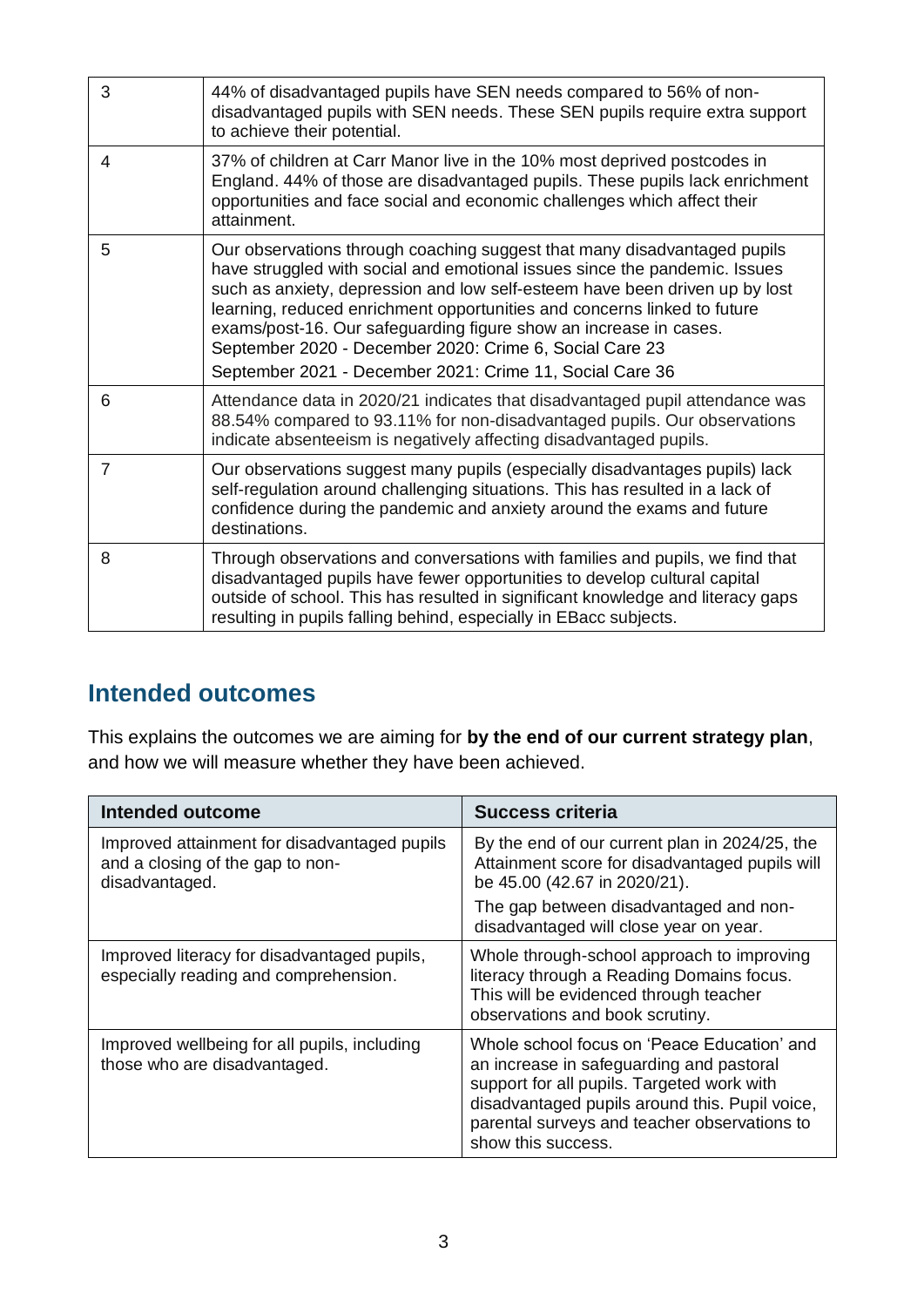| Improved attendance for all pupils, including<br>those who are disadvantaged. | All pupils to achieve at least 96% attendance<br>or above. Reduction in the number of<br>Persistent Absence by 2024/25.                                                                                                                                     |
|-------------------------------------------------------------------------------|-------------------------------------------------------------------------------------------------------------------------------------------------------------------------------------------------------------------------------------------------------------|
| Successful post-16 placements for all pupils.                                 | All pupils (including disadvantaged) will<br>receive CEAIG support and will secure post-<br>16 destinations. This will be delivered through<br>PDP lessons, in coaching, via guest speakers<br>and through external visits. Closer links within<br>the LLA. |
| Improved cultural capital for pupils.                                         | Increase the number of external visits and<br>opportunities for all pupils within the local<br>community and outside of school (targeted<br>support for disadvantaged pupils).                                                                              |

### **Activity in this academic year**

This details how we intend to spend our pupil premium (and recovery premium funding) **this academic year** to address the challenges listed above.

### **Teaching (for example, CPD, recruitment and retention)**

Budgeted cost: £213,688.30

| <b>Activity</b>                                                                                    | <b>Evidence that supports this</b><br>approach                                                                                                                                                         | <b>Challenge</b><br>number(s)<br>addressed |
|----------------------------------------------------------------------------------------------------|--------------------------------------------------------------------------------------------------------------------------------------------------------------------------------------------------------|--------------------------------------------|
| Additional capacity in<br>the inclusion teams to<br>allow greater emotional<br>support for pupils. | Greater one-to-one support and<br>guidance for pupils. Key areas to focus<br>on are restorative approaches to<br>building positive relationships to allow<br>pupils to achieve their potential.        | 1, 2, 7                                    |
| Additional capacity in<br>the safeguarding team<br>to support pupils.                              | Pupils requiring safeguarding support<br>has increased and this support for<br>pupils and families is essential to help<br>pupils achieve.                                                             | 3, 4, 5                                    |
| <b>Continued CPD</b><br>opportunities through<br>the National College<br>subscription.             | Staff training helps improve the quality<br>of T&L. Improved wave one teaching<br>can support pupils in making<br>accelerated progress and links to<br>reducing the need for targeted<br>intervention. | 1, 2                                       |
| Leading on the Leeds<br>Learning Alliance.                                                         | The LLA partnership gives Carr Manor<br>pupils' additional opportunities to<br>access outside agencies and resources.<br>Disadvantaged pupils are targeted for<br>these opportunities.                 | 1, 2                                       |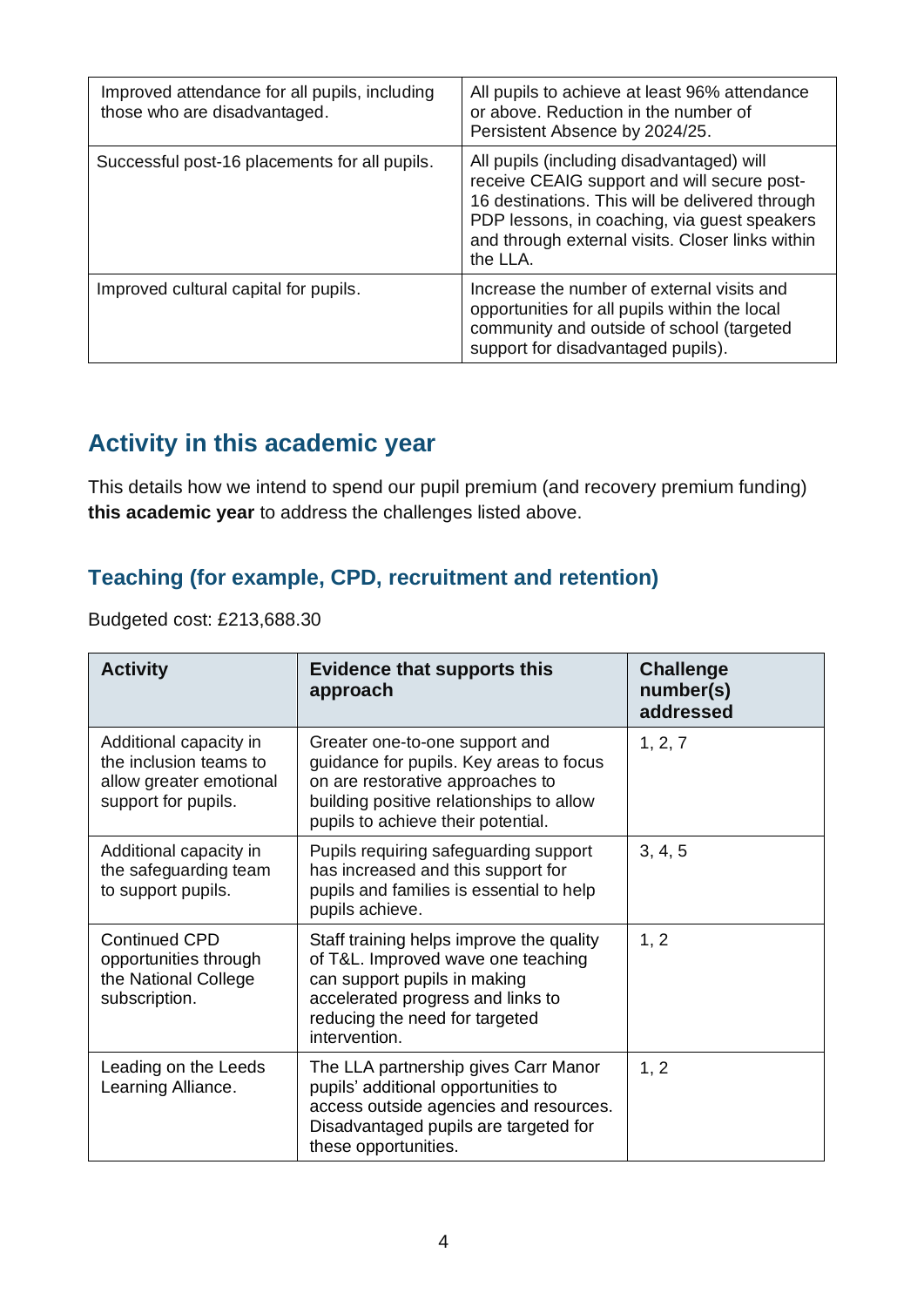| <b>Additional TLRs in</b><br>literacy and through<br>school development. | Whole school approaches (e.g. reading<br>domains) help embed literacy skills,<br>which links directly to improved<br>academic success. Improving Cross<br>Curricular Planning across all Key<br>Stages links to developing a spiral<br>curriculum for pupils. | 1, 2 |
|--------------------------------------------------------------------------|---------------------------------------------------------------------------------------------------------------------------------------------------------------------------------------------------------------------------------------------------------------|------|
|--------------------------------------------------------------------------|---------------------------------------------------------------------------------------------------------------------------------------------------------------------------------------------------------------------------------------------------------------|------|

#### **Targeted academic support (e.g. tutoring, one-to-one support and structured interventions)**

Budgeted cost: £213,688.30

| <b>Activity</b>                                                                                                               | <b>Evidence that supports this</b><br>approach                                                                                                                                                                                                                                                                                                                                     | <b>Challenge</b><br>number(s)<br>addressed |
|-------------------------------------------------------------------------------------------------------------------------------|------------------------------------------------------------------------------------------------------------------------------------------------------------------------------------------------------------------------------------------------------------------------------------------------------------------------------------------------------------------------------------|--------------------------------------------|
| Employing a specialist<br><b>Family Early</b><br><b>Intervention Counsellor</b><br>to support families                        | Safeguarding issues linked to mental<br>health have risen over the pandemic<br>and this is a direct action to address this<br>need.                                                                                                                                                                                                                                                | 3, 5                                       |
| RAP meetings to<br>identify cohort requiring<br>extra support.                                                                | Targeted support for disadvantaged<br>pupils has proved to be a success.<br>Tracking of disadvantaged cohorts can<br>help identify early intervention.<br>Intervention within lessons and after-<br>school has helped close SEN, PP and<br>ethnicity gaps. RAP meetings allow<br>departments to share strategies around<br>T&L and helps identify key pupils for<br>extra support. | 1, 2                                       |
| Holiday clubs and<br>intervention to support<br>pupils both<br>academically and with<br>their mental and<br>emotional health. | Increased engagement and enjoyment<br>have been shown to increase<br>attendance and attainment.<br>Disadvantaged pupils are targeted to<br>support development of cultural capital<br>and their mental health.                                                                                                                                                                     | 1, 2                                       |
| Whole school coaching<br>program to focus on the<br><b>Peace Education</b><br>agenda.                                         | Vertical coaching has proved to support<br>pupils and provides close links to<br>parental support and guidance.                                                                                                                                                                                                                                                                    | $\overline{7}$                             |
| Assertive mentoring for<br>pupils based on current<br>outcomes compared to<br>prior attainments.                              | One-to-one support for pupils and<br>families has proven to work.                                                                                                                                                                                                                                                                                                                  | 1, 2                                       |
| Purchasing of laptops<br>and revision support<br>materials for pupils.                                                        | Providing disadvantaged pupils with<br>support material allows them to be<br>successful and reduces the gap<br>between disadvantaged and non-<br>disadvantaged peers.                                                                                                                                                                                                              | 3                                          |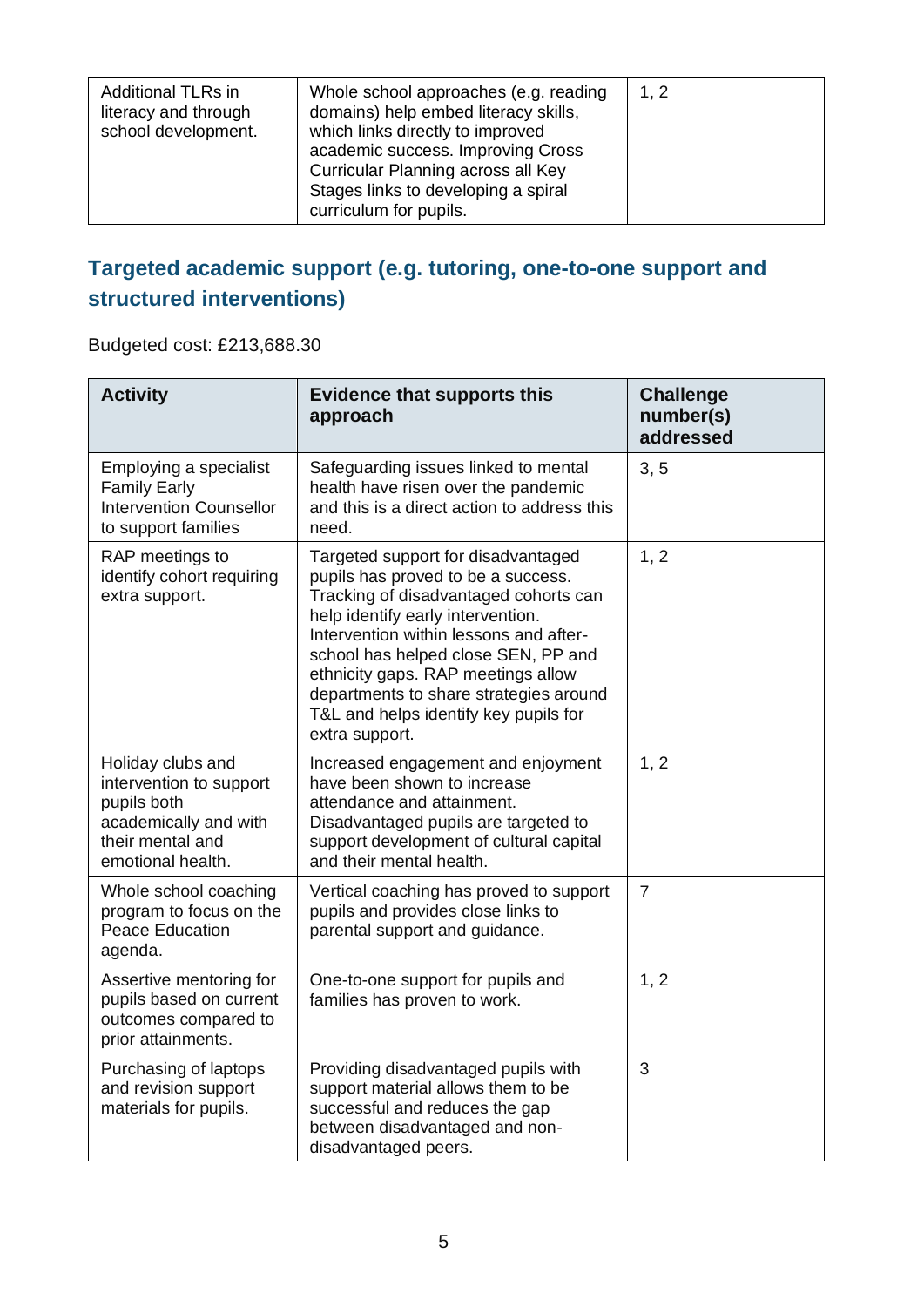#### **Wider strategies (e.g. related to attendance, behaviour and wellbeing)**

Budgeted cost: £183,161.40

| <b>Activity</b>                                                                                                           | <b>Evidence that supports this</b><br>approach                                                                                                                                                                                                  | <b>Challenge</b><br>number(s)<br>addressed |
|---------------------------------------------------------------------------------------------------------------------------|-------------------------------------------------------------------------------------------------------------------------------------------------------------------------------------------------------------------------------------------------|--------------------------------------------|
| Reward systems such<br>as CFL badges,<br>stickers, termly prizes,<br>pop-up rewards,<br>attendance prizes and<br>ePraise. | Rewards link to our Enjoy and Achieve<br>value and helps develop pupils<br>Character for Learning. Pupil Voice<br>supports this approach.                                                                                                       | 1, 2, 7                                    |
| Additional capacity in<br>the attendance team.                                                                            | Good attendance links closely to<br>academic success. Disadvantaged<br>pupils have lower attendance. Through<br>tracking, monitoring and targeting<br>support we can have a positive impact<br>on pupils' attendance and overall<br>attainment. | 1, 2, 6                                    |
| Subsidised residentials,<br>trips, experiences for all<br>(especially<br>disadvantaged pupils).                           | Disadvantaged pupils are less likely to<br>have experienced these opportunities.<br>By developing greater cultural capital<br>pupils can develop greater<br>understanding of the world around them                                              | 4,8                                        |
| <b>Developing Character</b><br>for Learning (CfL).                                                                        | Coaching, Restorative Practice, Peace<br>Education, Flexible & Further Learning,<br>and Independent Learning all link to<br>developing social skills and prepare<br>pupils to become lifelong learners and<br>global citizens.                  | 7, 8                                       |

#### **Total budgeted cost: £610,538**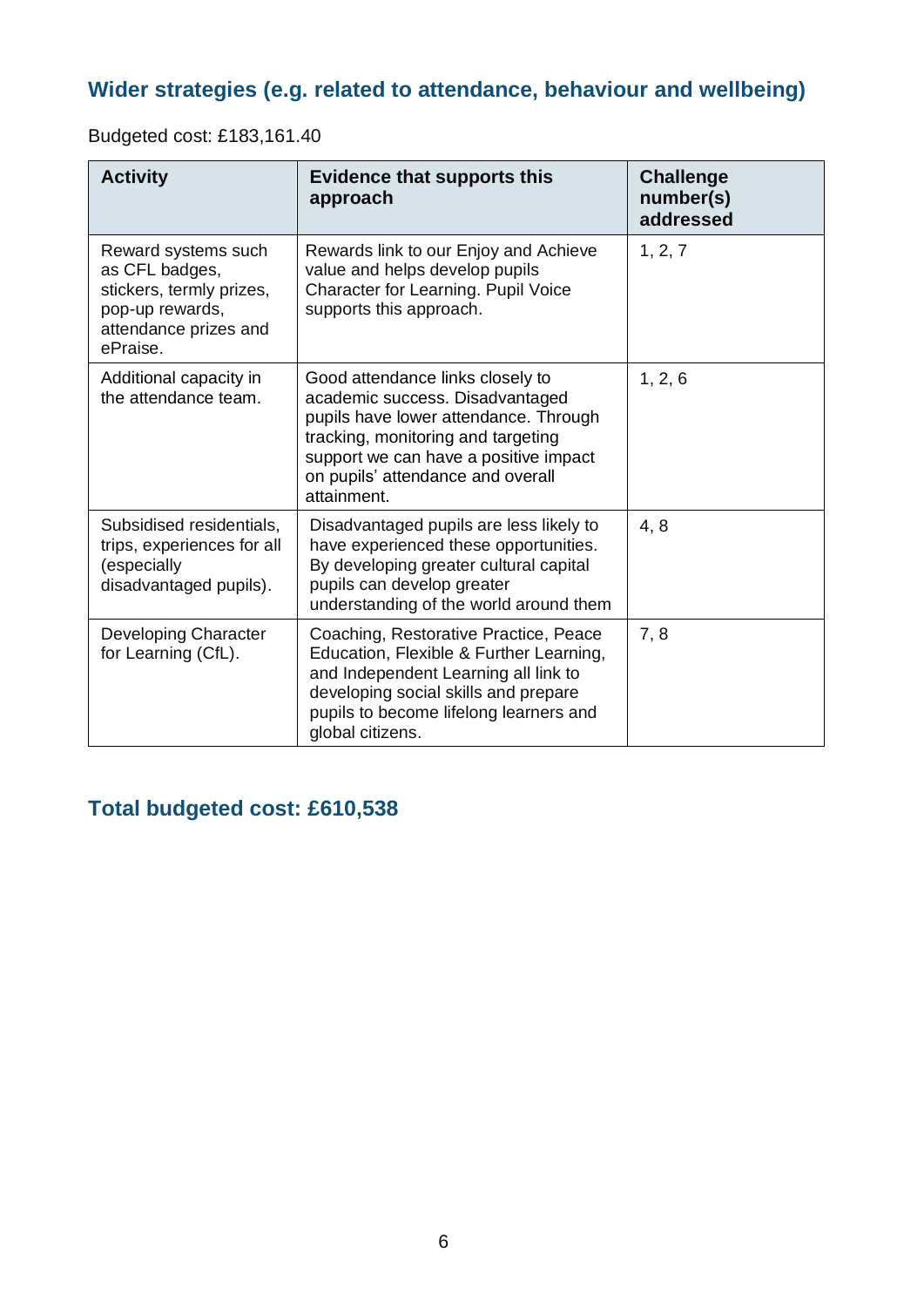# **Part B: Review of outcomes in the previous academic year**

#### **Pupil premium strategy outcomes**

This details the impact that our pupil premium activity had on pupils in the 2020 - 2021 academic year.

|                                     | National<br>Average for<br>disadvantaged<br>pupils 2019 | National Average<br>for non-<br>disadvantaged<br>pupils 2019 | <b>CMCS</b><br>disadvantaged<br>pupils 2019 | CMCS non-<br>disadvantaged<br>pupils 2019 | <b>CMCS</b><br>disadvantaged<br>pupils 2021 | CMCS non-<br>disadvantaged<br>pupils 2021 |
|-------------------------------------|---------------------------------------------------------|--------------------------------------------------------------|---------------------------------------------|-------------------------------------------|---------------------------------------------|-------------------------------------------|
| Attainment<br>8 Score               | 36.7                                                    | 50.3                                                         | 39.0                                        | 47.4                                      | 42.7                                        | 50.5                                      |
| Grade 4-9<br>(English<br>and Maths) | 38%                                                     | 63%                                                          | 48%                                         | 60%                                       | 60%                                         | 77%                                       |
| Grade 5-9<br>(English<br>and Maths) | 25%                                                     | 50%                                                          | 25%                                         | 34%                                       | 36%                                         | 50%                                       |

The results show an increase in Attainment 8 between 2019 and 2021. Nationally disadvantaged pupils achieve lower grades than non-disadvantaged pupils. Our aim is for there to be no difference.

In 2019, disadvantaged pupils at Carr Manor Community School achieved in-line with or better than National Average (even though they started below National Average).

The 2021 results showed that our priorities and CAG systems allowed pupils to achieve higher grades than in 2019. Our focus on extra support for disadvantaged pupils both in school and online during the lockdowns was an effective strategy.

#### **Externally provided programmes**

Below are the names of any non-DfE programmes that you purchased in the previous academic year. This will help the Department for Education identify which ones are popular in England

| Programme | <b>Provider</b> |
|-----------|-----------------|
|           |                 |
|           |                 |